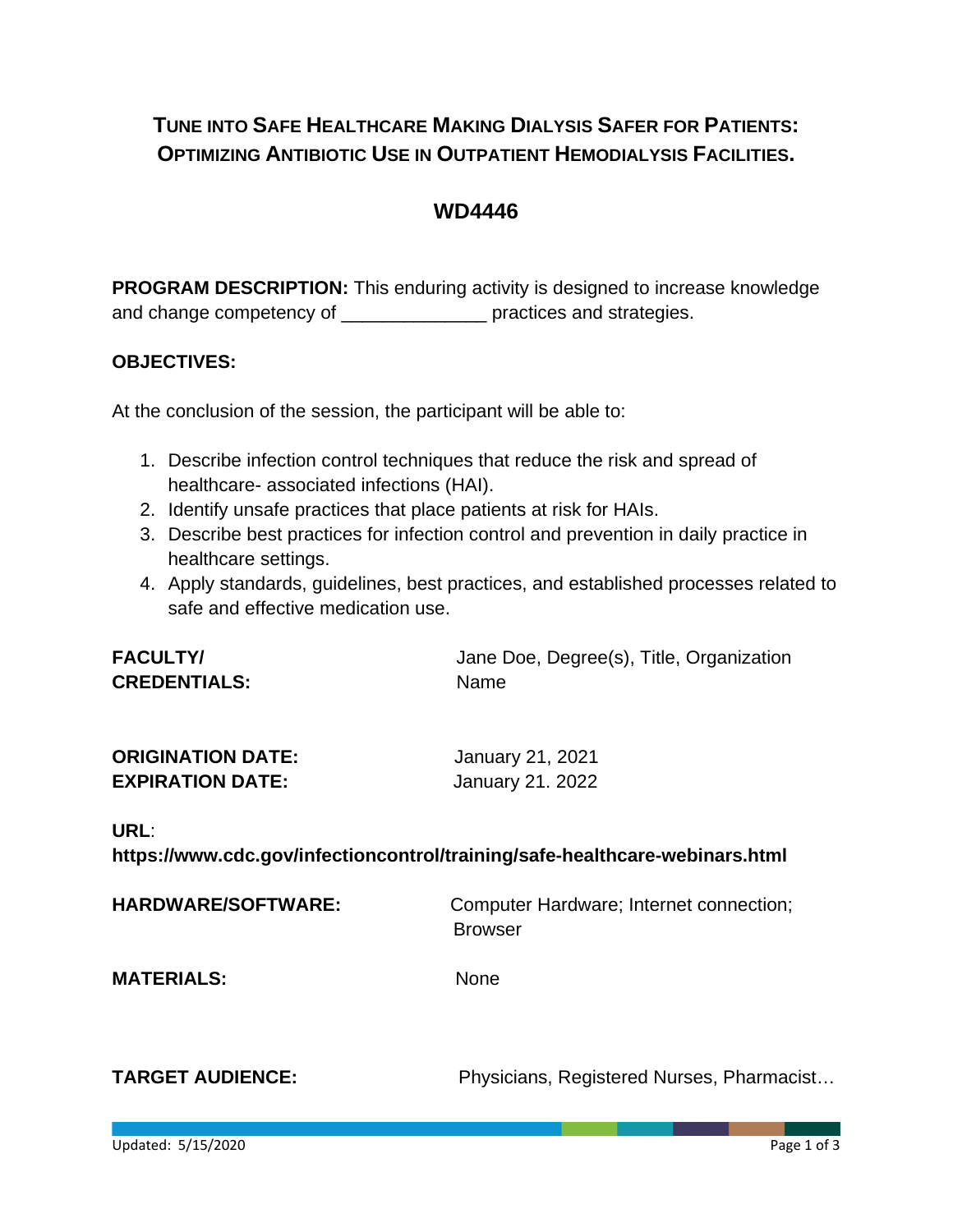**PREREQUISITES:** General awareness of germ-based theory. **FORMAT:** This activity is **Web on Demand**. **CONTACT INFORMATION:** dhqpwebinars@cdc.gov

## **ACCREDITATION STATEMENTS: Just CDC**



In support of improving patient care, The Centers for Disease Control and Prevention is jointly accredited by the Accreditation Council for Continuing Medical Education (ACCME), the Accreditation Council for Pharmacy Education (ACPE), and the American Nurses Credentialing Center (ANCC), to provide continuing education for the healthcare team.

**CME:** The Centers for Disease Control and Prevention designates this **enduring** activity for a maximum of **1.0** AMA PRA Category 1 Credits™. Physicians should claim only the credit commensurate with the extent of their participation in the activity.

**CNE:** The Centers for Disease Control and Prevention designates this activity for **1.0** nursing contact hours.

**CPE:** The Centers for Disease Control and Prevention designated this **Knowledgebased** event for pharmacists to receive **1.0** CEUs in pharmacy education. The Universal Activity Number is **JA4008229-0000-21-018-H05-P**.

Once credit is claimed, an unofficial statement of credit is immediately available on TCEOnline. Official credit will be uploaded within 60 days on the NABP/CPE Monitor

**CEU:** The Centers for Disease Control and Prevention is authorized by IACET to offer **0.1** CEU's for this program.

**CECH:** Sponsored by the Centers for Disease Control and Prevention, a designated provider of continuing education contact hours (CECH) in health education by the National Commission for Health Education Credentialing, Inc. This program is designated for Certified Health Education Specialists (CHES®) and/or Master Certified Health Education Specialists (MCHES®) to receive up to **1.0** total Category I continuing